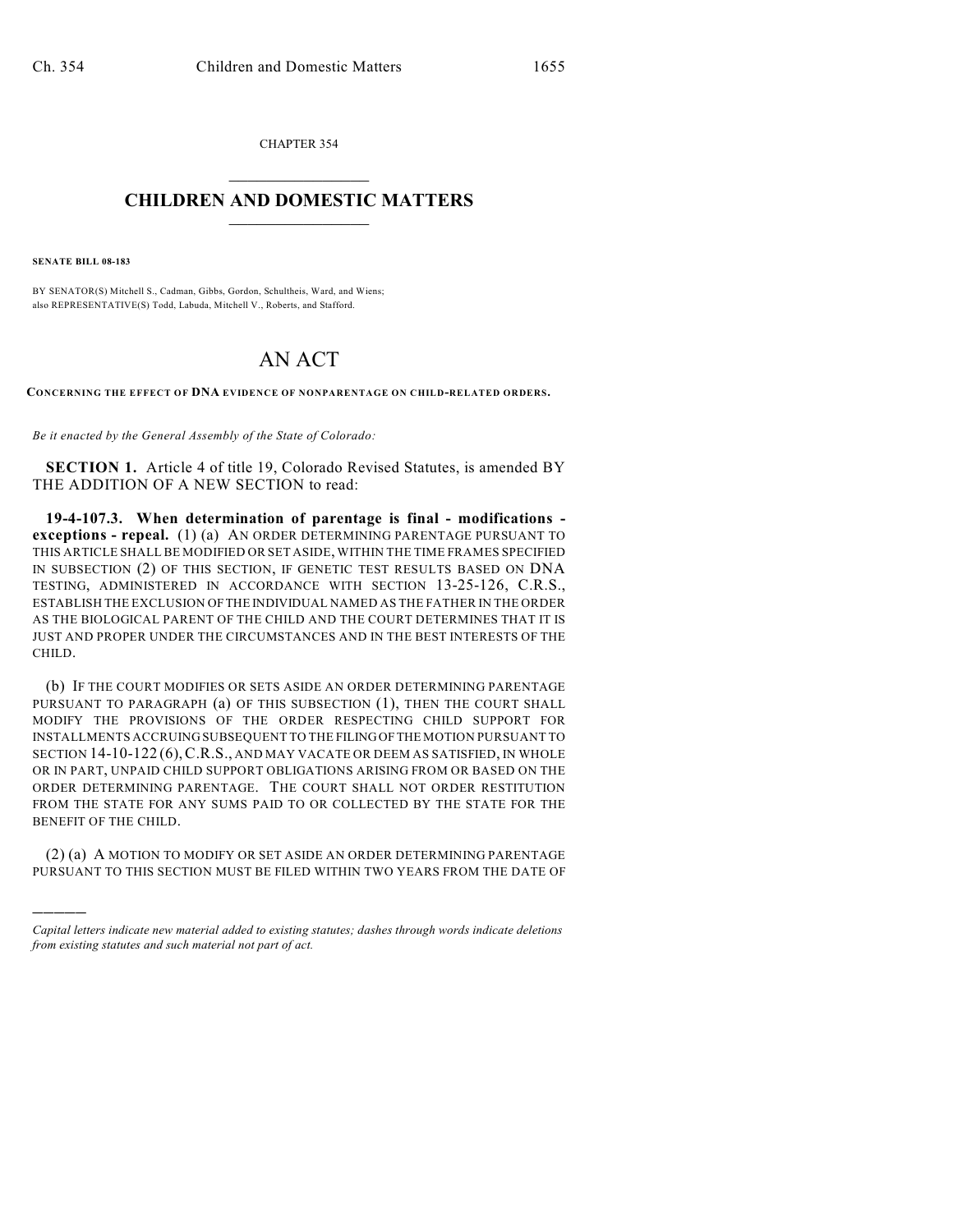THE ENTRY OF THE ORDER.

(b) (I) FOR ORDERS ENTERED BEFORE AUGUST 15, 2008, A MOTION TO MODIFY OR SET ASIDE AN ORDER DETERMINING PARENTAGE PURSUANT TO THIS SECTION MUST BE FILED ON OR BEFORE AUGUST 15, 2010.

(II) THIS PARAGRAPH (b) IS REPEALED EFFECTIVE JULY 1, 2011.

(3) NOTWITHSTANDING THE PROVISIONS OF SUBSECTION (1) OF THIS SECTION, NEITHER A DETERMINATION OF PARENTAGE NOR AN ORDER RESPECTING CHILD SUPPORT SHALL BE MODIFIED OR SET ASIDE PURSUANT TO THIS SECTION IF:

(a) THE INDIVIDUAL NAMED IN THE ORDER ACKNOWLEDGED PATERNITY PURSUANT TO SECTION 19-4-105 (1) (c) OR (1) (e) KNOWING THAT HE WAS NOT THE FATHER OF THE CHILD;

(b) THE CHILD WAS ADOPTED BY THE INDIVIDUAL NAMED IN THE ORDER; OR

(c) THE CHILD WAS CONCEIVED BY MEANS OF ASSISTED REPRODUCTION.

(4) A MOTION FILED PURSUANT TO THIS SECTION MAY BE BROUGHT BY THE INDIVIDUAL NAMED AS THE FATHER IN THE ORDER AND SHALL BE SERVED IN THE MANNER SET FORTH IN THE COLORADO RULES OF CIVIL PROCEDURE UPON ALL OTHER PARTIES. THE COURT SHALL NOT MODIFY OR SET ASIDE A FINAL ORDER DETERMINING PARENTAGE PURSUANT TO THIS SECTION WITHOUT A HEARING.

(5) FOR PURPOSES OF THIS SECTION, "DNA" MEANS DEOXYRIBONUCLEIC ACID.

**SECTION 2.** 19-4-105 (2) (c), Colorado Revised Statutes, is amended to read:

**19-4-105. Presumption of paternity.** (2) (c) EXCEPT AS OTHERWISE PROVIDED IN SECTION 19-4-107.3, a legal finding of paternity may be challenged in court only on the basis of fraud, duress, or mistake of material fact, with the burden of proof upon the challenger. Any legal responsibilities resulting from signing an acknowledgment of paternity, including child support obligations, shall continue during any challenge to the finding of paternity, except for good cause shown.

**SECTION 3.** 14-10-122, Colorado Revised Statutes, is amended BY THE ADDITION OF A NEW SUBSECTION to read:

**14-10-122. Modification and termination of provisions for maintenance, support, and property disposition - automatic lien - repeal.** (6) (a) NOTWITHSTANDING ANY OTHER PROVISIONS OF THIS ARTICLE, WITHIN THE TIME FRAMES SET FORTH IN PARAGRAPH (c) OF THIS SUBSECTION (6), THE INDIVIDUAL NAMED AS THE FATHER IN THE ORDER MAY FILE A MOTION TO MODIFY OR TERMINATE AN ORDER FOR CHILD SUPPORT ENTERED PURSUANT TO THIS ARTICLE IF GENETIC TEST RESULTS BASED ON DNA TESTING, ADMINISTERED IN ACCORDANCE WITH SECTION 13-25-126, C.R.S., ESTABLISH THE EXCLUSION OF THE INDIVIDUAL NAMED AS THE FATHER IN THE ORDER AS THE BIOLOGICAL PARENT OF THE CHILD FOR WHOSE BENEFIT THE CHILD SUPPORT ORDER WAS ENTERED.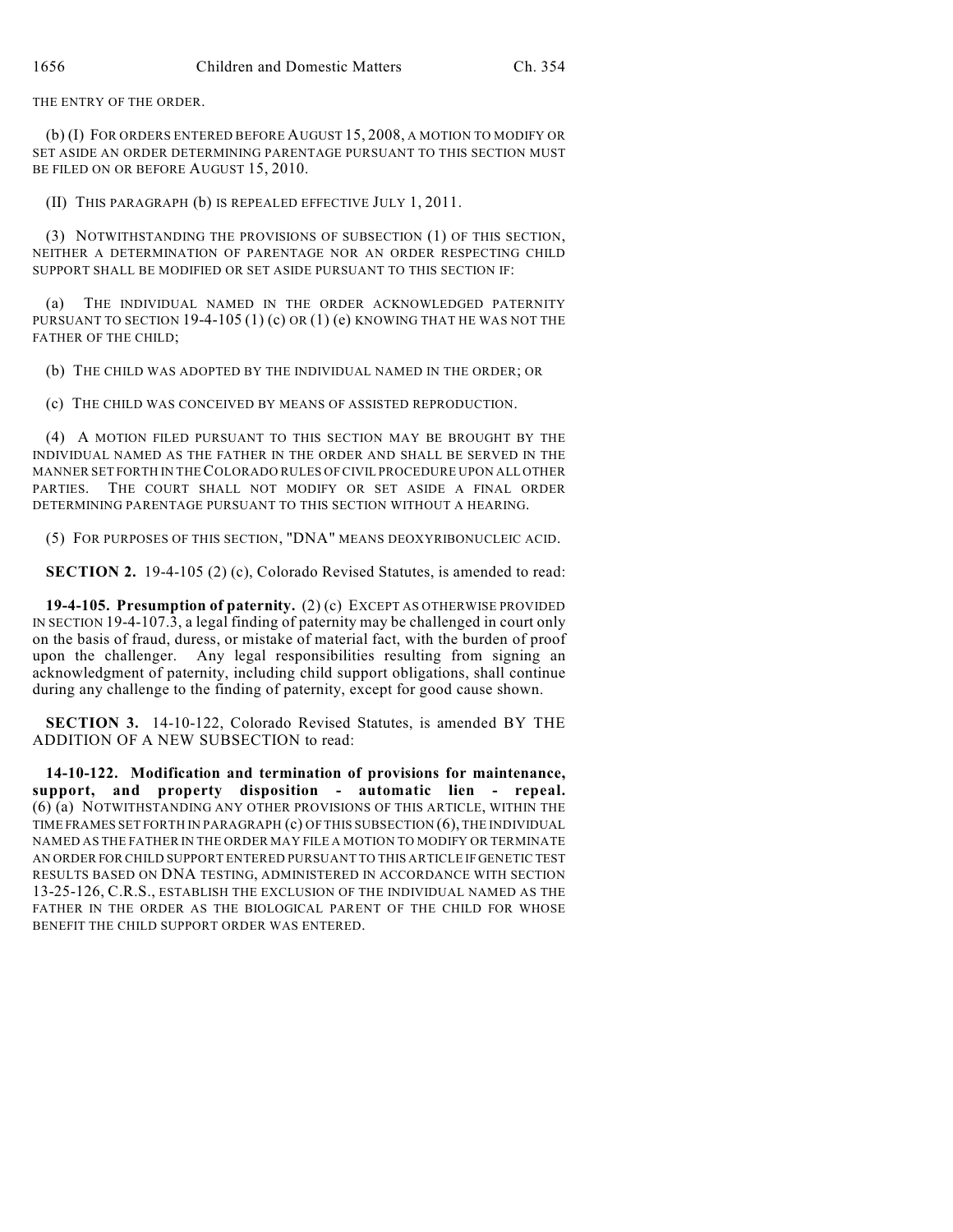(b) IF THE COURT FINDS PURSUANT TO PARAGRAPH (a) OF THIS SUBSECTION (6) THAT THE INDIVIDUAL NAMED AS THE FATHER IN THE ORDER IS NOT THE BIOLOGICAL PARENT OF THE CHILD FOR WHOSE BENEFIT THE CHILD SUPPORT ORDER WAS ENTERED AND THAT IT IS JUST AND PROPER UNDER THE CIRCUMSTANCES AND IN THE BEST INTERESTS OF THE CHILD, THE COURT SHALL MODIFY THE PROVISIONS OF THE ORDER FOR SUPPORT WITH RESPECT TO THAT CHILD BY TERMINATING THE CHILD SUPPORT OBLIGATION AS TO INSTALLMENTS ACCRUING SUBSEQUENT TO THE FILING OF THE MOTION FOR MODIFICATION OR TERMINATION, AND THE COURT MAY VACATE OR DEEM AS SATISFIED, IN WHOLE OR IN PART, UNPAID CHILD SUPPORT OBLIGATIONS ARISING FROM OR BASED UPON THE ORDER DETERMINING PARENTAGE. THE COURT SHALL NOT ORDER RESTITUTION FROM THE STATE FOR ANY SUMS PAID TO OR COLLECTED BY THE STATE FOR THE BENEFIT OF THE CHILD.

(c) (I) A MOTION TO MODIFY OR TERMINATE AN ORDER FOR CHILD SUPPORT PURSUANT TO THIS SUBSECTION (6) MUST BE FILED WITHIN TWO YEARS FROM THE DATE OF THE ENTRY OF THE INITIAL ORDER ESTABLISHING THE CHILD SUPPORT OBLIGATION.

(II) (A) FOR ORDERS ENTERED BEFORE AUGUST 15, 2008, A MOTION TO MODIFY OR TERMINATE AN ORDER ESTABLISHING CHILD SUPPORT PURSUANT TO THIS SUBSECTION (6) MUST BE FILED ON OR BEFORE AUGUST 15, 2010.

(B) THIS SUBPARAGRAPH (II) IS REPEALED EFFECTIVE JULY 1, 2011.

(d) NOTWITHSTANDING THE PROVISIONS OF PARAGRAPHS (a) AND (b) OF THIS SUBSECTION (6), A COURT ORDER FOR CHILD SUPPORT SHALL NOT BE MODIFIED OR TERMINATED PURSUANT TO THIS SUBSECTION (6) IF:

(I) THE CHILD SUPPORT OBLIGOR ACKNOWLEDGED PATERNITY PURSUANT TO SECTION  $19-4-105$  (1) (c) OR (1) (e), C.R.S., KNOWING THAT HE WAS NOT THE FATHER OF THE CHILD;

(II) THE CHILD WAS ADOPTED BY THE CHILD SUPPORT OBLIGOR; OR

(III) THE CHILD WAS CONCEIVED BY MEANS OF ASSISTED REPRODUCTION.

(e) A MOTION FILED PURSUANT TO THIS SECTION MAY BE BROUGHT BY THE INDIVIDUAL NAMED AS THE FATHER IN THE ORDER AND SHALL BE SERVED IN THE MANNER SET FORTH IN THE COLORADO RULES OF CIVIL PROCEDURE UPON ALL OTHER PARTIES. THE COURT SHALL NOT MODIFY OR SET ASIDE A FINAL ORDER DETERMINING PARENTAGE PURSUANT TO THIS SECTION WITHOUT A HEARING.

(f) FOR PURPOSES OF THIS SUBSECTION (6), "DNA" MEANS DEOXYRIBONUCLEIC ACID.

**SECTION 4.** 13-25-126 (1) (a), Colorado Revised Statutes, is amended to read:

**13-25-126. Genetic tests to determine parentage.** (1) (a) In any action, suit, or proceeding in which the parentage of  $\frac{any}{x}$  a child is at issue, INCLUDING BUT NOT LIMITED TO ACTIONS OR PROCEEDINGS PURSUANT TO SECTION 14-10-122 (6) OR 19-4-107.3, C.R.S., upon motion of the court or any of the interested parties, the